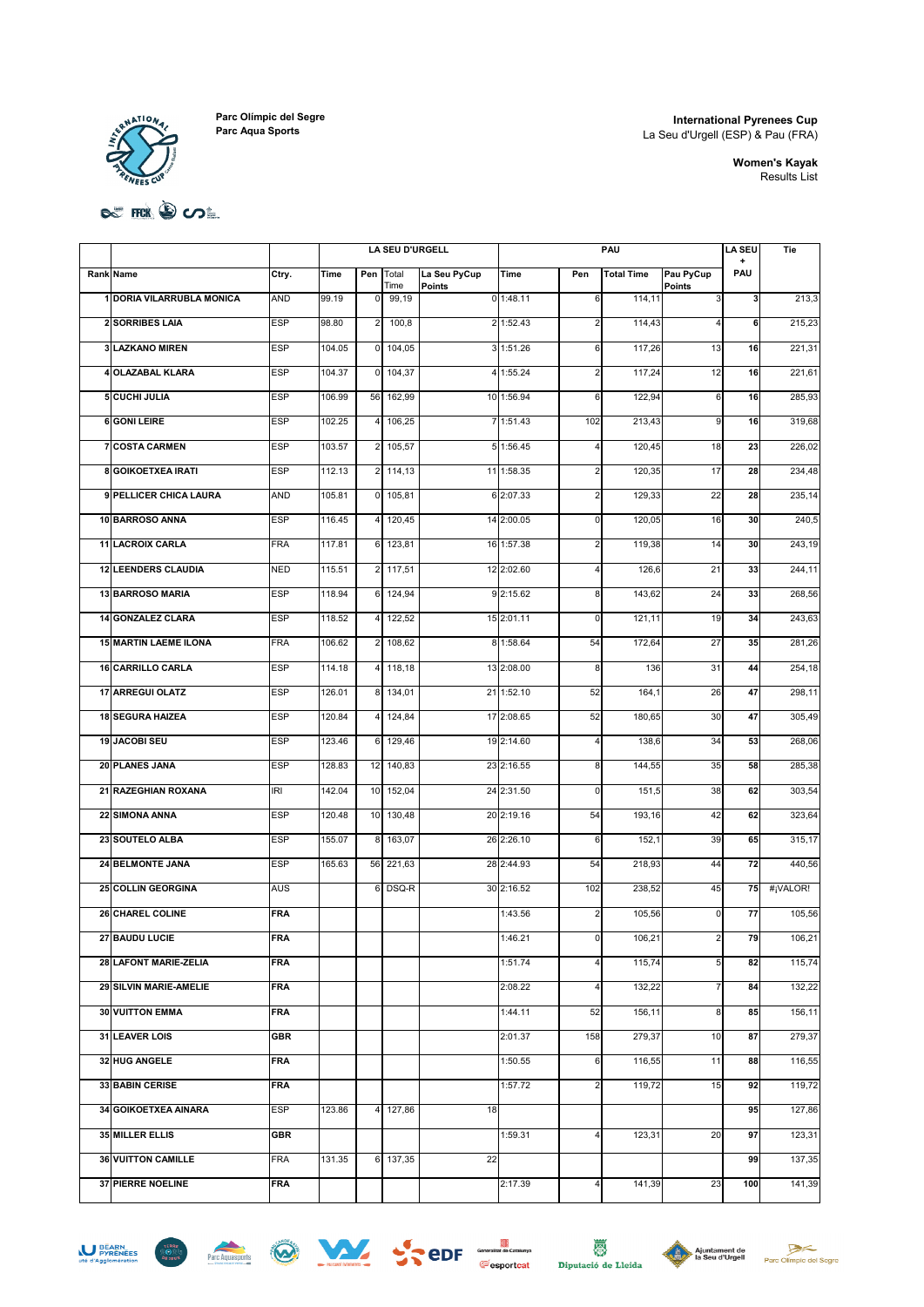HATION<sub>A</sub>

**Parc Olímpic del Segre Parc Aqua Sports**

#### **International Pyrenees Cup**  La Seu d'Urgell (ESP) & Pau (FRA)

**Women's Kayak**  Results List

## **DE FOR SO COLL**

|                             |            |        |     | <b>LA SEU D'URGELL</b> |                               |             | PAU            |                   | <b>LA SEU</b><br>$\ddotmark$ | Tie |        |
|-----------------------------|------------|--------|-----|------------------------|-------------------------------|-------------|----------------|-------------------|------------------------------|-----|--------|
| <b>Rank Name</b>            | Ctry.      | Time   | Pen | Total<br>Time          | La Seu PyCup<br><b>Points</b> | <b>Time</b> | Pen            | <b>Total Time</b> | Pau PyCup<br>Points          | PAU |        |
| <b>38 ESTANGUET YOULIA</b>  | <b>FRA</b> |        |     |                        |                               | 2:22.43     | $\overline{2}$ | 144,43            | 25                           | 102 | 144,43 |
| <b>39 MANIET LILOU</b>      | <b>BEL</b> | 147.08 |     | 8 155,08               | 25                            |             |                |                   |                              | 102 | 155,08 |
| 40 SAUT AVRIL               | <b>FRA</b> | 154.43 |     | 10 164.43              | 27                            |             |                |                   |                              | 104 | 164,43 |
| 41 JOUBERT PERRINE          | FRA        |        |     |                        |                               | 2:03.70     | 54             | 177.7             | 28                           | 105 | 177,7  |
| 42 ODRIOZOLA MAITE          | <b>ESP</b> |        |     |                        |                               | 2:03.91     | 54             | 177,91            | 29                           | 106 | 177,91 |
| <b>43 SABATE GABRIELA</b>   | <b>ESP</b> | 144.16 |     | 106 250,16             | 29                            |             |                |                   |                              | 106 | 250,16 |
| 44 DASTUGUE LAVIGNASSE MILA | <b>FRA</b> | 128.72 |     | 62 190,72              | 31                            |             |                |                   |                              | 108 | 190,72 |
| <b>45 OLASO MAIALEN</b>     | <b>ESP</b> |        |     |                        |                               | 2:12.74     | 4              | 136,74            | 32                           | 109 | 136,74 |
| <b>46 NARDUZZI ESTER</b>    | <b>FRA</b> | 156.25 |     | 62 218,25              | 32                            |             |                |                   |                              | 109 | 218,25 |
| <b>47 OTTEN MAARTJE</b>     | <b>NED</b> |        |     |                        |                               | 2:12.89     | $\overline{4}$ | 136,89            | 33                           | 110 | 136,89 |
| 48 GERBET MAELLE            | <b>FRA</b> | 140.81 |     | 114 254,81             | 33                            |             |                |                   |                              | 110 | 254,81 |
| 49 GUERRERO JARA            | <b>ESP</b> | 126.02 |     | 160 286,02             | 34                            |             |                |                   |                              | 111 | 286,02 |
| 50 ANDRECONDOURET LEONIE    | <b>FRA</b> | 166.59 |     | 262 428,59             | 35                            |             |                |                   |                              | 112 | 428,59 |
| 51 LOPEZ NORA               | <b>ESP</b> |        |     |                        |                               | 2:22.65     | 6              | 148,65            | 36                           | 113 | 148,65 |
| 52 GOMEZ EDURNE             | <b>ESP</b> |        |     |                        |                               | 2:23.70     | 6              | 149,7             | 37                           | 114 | 149,7  |
| 53 AZANZA AINARA            | <b>ESP</b> |        |     |                        |                               | 2:38.67     | $\overline{4}$ | 162,67            | 40                           | 117 | 162,67 |
| <b>54 DE SANTOS EIDER</b>   | <b>ESP</b> |        |     |                        |                               | 2:36.33     | 8              | 164,33            | 41                           | 118 | 164,33 |
| 55 GUTIERREZ MALEN          | <b>ESP</b> |        |     |                        |                               | 2:21.65     | 56             | 197,65            | 43                           | 120 | 197,65 |









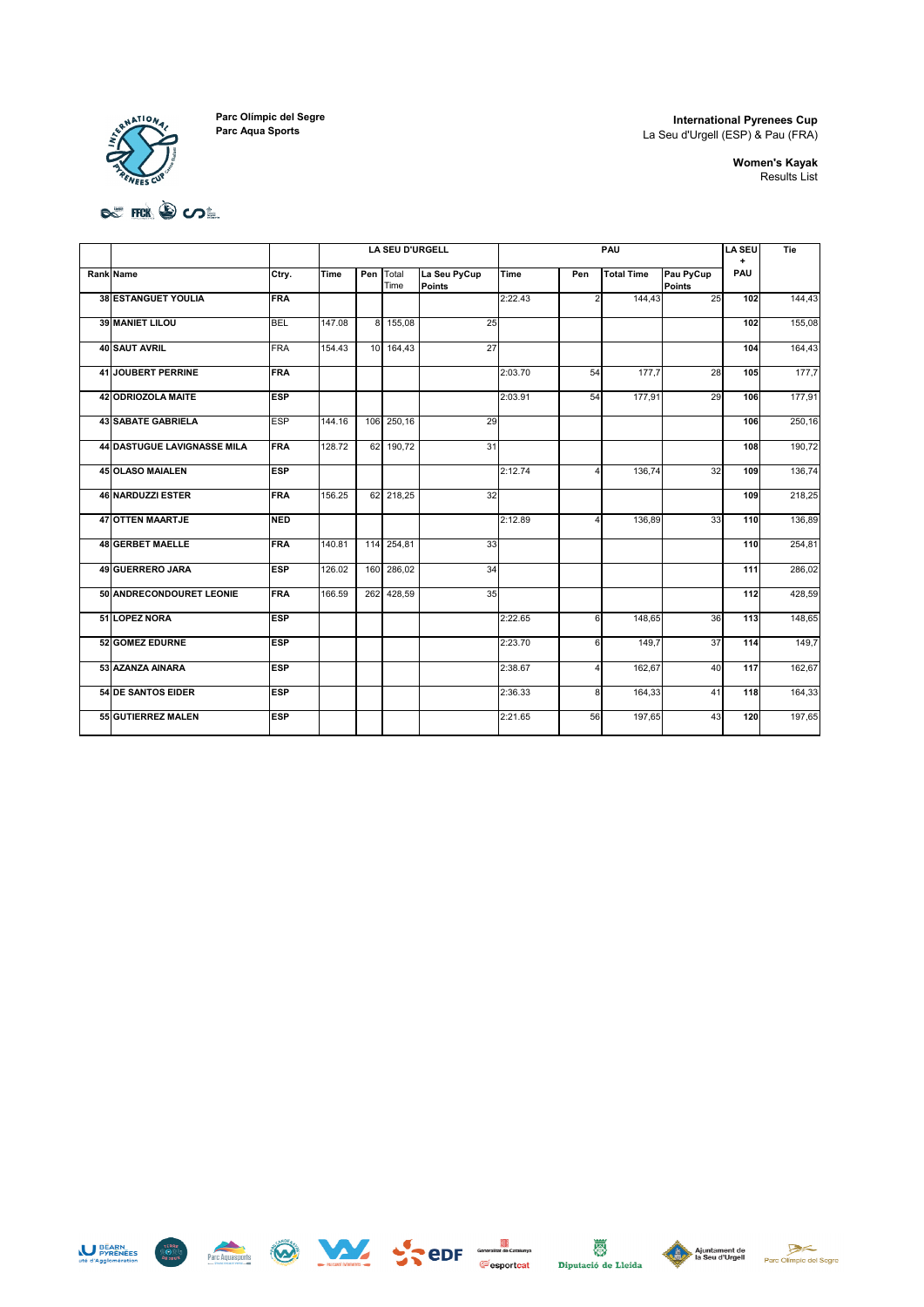

**International Pyrenees Cup**  La Seu d'Urgell (ESP) & Pau (FRA)

**Men's Kayak**  Results List

DE HOI DO L

|    |                                                       |                   |                      |                       | <b>LA SEU D'URGELL</b> |                             | PAU                |                           |                   | <b>LA SEU</b>        | Tie        |                  |
|----|-------------------------------------------------------|-------------------|----------------------|-----------------------|------------------------|-----------------------------|--------------------|---------------------------|-------------------|----------------------|------------|------------------|
|    | <b>Rank Name</b>                                      | Ctry.             | Time                 | Penalty<br>Seconds    | <b>Total Time</b>      | La Seu PyCup Time<br>Points |                    | Penalty<br><b>Seconds</b> | <b>Total Time</b> | Pau PyCup            | PAU        |                  |
|    | <b>OCHOA MANUEL</b>                                   | ESP               | 85.21                |                       | 85,21                  |                             | 1:36.09            |                           | 100,09            |                      |            | 185,3            |
|    | <b>PRIGENT EDGAR</b><br>3 CRESPO JOAN                 | FRA<br>ESP        | 95.53<br>91.22       | C                     | 97,53                  |                             | 1:33.33<br>1:34.23 | $\Omega$<br>104           | 93,33<br>198,23   | $\overline{2}$<br>10 | 10<br>14   | 190,86<br>289,45 |
|    | <b>4 CUESTA DARIO</b>                                 | ESP               | 95.19                | 6                     | 91,22<br>101,19        | 9                           | 1:42.39            |                           | 104,39            | 8                    | 17         | 205,58           |
|    | <b>5 TRAVE MIQUEL</b>                                 | ESP               | 87.52                | 2                     | 89,52                  | 3                           | 1:38.63            | 2                         | 100,63            | 17                   | 20         | 190,15           |
|    | 6 HERVAULT MAEL                                       | FRA               | 92.98                | $\mathfrak{p}$        | 94,98                  |                             | 1:35.24            | $\Delta$                  | 99,24             | 14                   | 21         | 194,22           |
|    | <b>7 LLORENTE DAVID</b>                               | ESP               | 88.49                | 52                    | 140,49                 | 10                          | 1:36.96            | 2                         | 98,96             | 13                   | 23         | 239,45           |
|    | 8 LLORENTE SERGIO<br>9 BUSSON FLORIAN                 | <b>ESP</b><br>FRA | 92.06<br>95.86       | $\Omega$              | 94,06<br>95,86         | 6<br>12                     | 1:41.60<br>1:38.44 | 0<br>2                    | 101.6<br>100,44   | 19<br>16             | 25<br>28   | 195,66<br>196,3  |
|    | 10 BENINI GINO                                        | FRA               | 97.10                | 54                    | 151,1                  | 11                          | 1:39.4             | 2                         | 101,47            | 18                   | 29         | 252,57           |
|    | <b>11 ECHANIZ PAU</b>                                 | ESP               | 89.81                | 2                     | 91,81                  | 5                           | 1:44.9             | $\Omega$                  | 104,95            | 27                   | 32         | 196,76           |
|    | <b>12 BOURLIAUD PIERRE</b>                            | FRA               | 97.45                | $\Omega$              | 97,45                  | 15                          | 1:40.4             | 2                         | 102,47            | 22                   | 37         | 199,92           |
|    | 13 AUZMENDI ENEKO<br>14 OLAZABAL TELMO                | ESP<br><b>ESP</b> | 96.92<br>99.56       | $\Omega$<br>0         | 96,92<br>99,56         | 13<br>18                    | 1:42.62<br>1:43.42 | 2<br>$\Omega$             | 104,62<br>103,42  | 26<br>24             | 39<br>42   | 201,54<br>202,98 |
|    | <b>15 VUITTON LEO</b>                                 | FRA               | 89.01                | 0                     | 89,01                  | $\overline{\mathbf{c}}$     | 1:35.04            | 100                       | 195,04            | 40                   | 42         | 284,05           |
|    | <b>16 BERNES MAEL</b>                                 | <b>FRA</b>        | 96.94                | 6                     | 102,94                 | 22                          | 1:40.42            | 2                         | 102,42            | 21                   | 43         | 205,36           |
|    | 17 NABASKUES UNAI                                     | ESP               | 98.87                |                       | 98,87                  | 17                          | 1:44.25            |                           | 108,25            | 29                   | 46         | 207,12           |
|    | 18 AZANZA HARITZ                                      | ESP               | 102.26               | $\mathfrak{p}$        | 104,26                 | 23                          | 1:48.14            | $\overline{2}$            | 110,14            | 31                   | 54         | 214,4            |
|    | 19 MOYANO ADRIA<br>20 OTERO MARIO                     | ESP<br><b>ESP</b> | 101.27<br>105.63     | я                     | 101,27<br>113,63       | 21<br>27                    | 1:49.8<br>1:51.30  | 56<br>2                   | 165,82<br>113.3   | 39<br>34             | 60<br>61   | 267,09<br>226,93 |
|    | 21 MBELU IKENNA                                       | ESP               | 93.37                | 4                     | 97,37                  | 14                          | 2:13.64            | 12                        | 145,64            | 49                   | 63         | 243,01           |
|    | 22 SEGURA ALEX                                        | <b>ESP</b>        | 105.80               | 6                     | 111,8                  | 26                          | 1:58.28            | 6                         | 124,28            | 42                   | 68         | 236,08           |
|    | <b>23 UKALOVIC THOMAS</b>                             | CRO               | 88.05                | 50                    | 138,05                 | 47                          | 1:42.6             | $\overline{4}$            | 106,6             | 28                   | 75         | 244,66           |
|    | 24 AGUILERA JAUME<br><b>25 IMAZ MARKEL</b>            | <b>ESP</b>        | 101.31               |                       | 105,31                 | 24                          | 2:00.43            | 54                        | 174,43            | 55                   | 79         | 279,74           |
|    | <b>26 CLOTET FAUST</b>                                | ESP<br>ESP        | 108.92<br>113.34     | 150                   | 258,92<br>115,34       | 39<br>30                    | 1:49.74<br>1:55.39 | 10<br>52                  | 119,74<br>167,39  | 41<br>52             | 80<br>82   | 378,66<br>282,73 |
| 27 | <b>FARRAN MIQUEL</b>                                  | ESP               | 112.12               | $\mathfrak{p}$        | 114,12                 | 29                          | 1:56.2             | 58                        | 174,27            | 54                   | 83         | 288,39           |
|    | 28 VICENTE JAN                                        | <b>ESP</b>        | 103.65               | 6                     | 109,65                 | 41                          | 2:04.67            | 6                         | 130,67            | 44                   | 85         | 240,32           |
|    | 29 TORRAS THYZZIAN                                    | <b>ESP</b>        |                      | 6                     | <b>DNF</b>             | 40                          | 2:09.13            | $\overline{4}$            | 133,13            | 45                   | 85         | 450,1            |
|    | 30 RUF ALBERT<br>31 MBELU AZUKA                       | <b>ESP</b><br>ESP | 114.13<br>108.78     | 10<br>50              | 124,13<br>158,78       | 32<br>48                    | 2:16.84<br>2:12.40 | 56<br>6                   | 192,84<br>138,4   | 56<br>46             | 88<br>94   | 316,97<br>297,18 |
|    | <b>32 CONTRERAS MANEL</b>                             | ESP               | 98.90                | 56                    | 154,9                  | 36                          | 1:50.59            | 106                       | 216,59            | 60                   | 96         | 371,49           |
|    | 33 GARASA JON                                         | <b>ESP</b>        | 101.27               | 10                    | 111,27                 | 42                          | 2:17.36            | 64                        | 201,36            | 58                   | 100        | 312,63           |
|    | <b>34 HEGUILEN IKER</b>                               | ESP               | 112.19               | 6                     | 118,19                 | 44                          | 2:19.6             | 60                        | 199,67            | 57                   | 101        | 317,86           |
|    | 35 LOPEZ RISPA JAN                                    | ESP               | 127.61               | 56                    | 183,61                 | 50                          | 3:04.97            | 112                       | 296,97            | 62                   | 112        | 480,58           |
|    | 36 RENIA BENJAMIN<br>37 PERREAU NOE                   | FRA<br>FRA        |                      |                       |                        |                             | 1:30.69<br>1:36.4  | 2<br>$\Omega$             | 92,69<br>96,4     | 3                    | 116<br>118 | 92,69<br>96,41   |
|    | <b>38 MADORE MATHURIN</b>                             | FRA               |                      |                       |                        |                             | 1:34.44            | 2                         | 96,44             |                      | 119        | 96,44            |
|    | 39 DICKSON JONNY                                      | GBR               |                      |                       |                        |                             | 1:35.80            | $\overline{\mathbf{2}}$   | 97,8              | 5                    | 120        | 97,8             |
|    | 40 HAYLETT BEN                                        | GBR               |                      |                       |                        |                             | 1:35.1             | $\overline{4}$            | 99,1'             | 6                    | 121        | 99,11            |
|    | 41 DOLLO ALAN<br><b>42 ADISSON GAEL</b>               | FRA<br>FRA        |                      |                       |                        |                             | 1:36.6<br>1:37.7   | 52<br>$\Omega$            | 148,65<br>97,7'   | 9<br>11              | 124<br>126 | 148,65<br>97,71  |
|    | <b>43 DELASSUS ANATOLE</b>                            | FRA               |                      |                       |                        |                             | 1:37.8             | $\Omega$                  | 97,87             | 12                   | 127        | 97,87            |
|    | <b>44 HENDRICK NOEL</b>                               | IRL               |                      |                       |                        |                             | 1:38.42            |                           | 100,42            | 15                   | 130        | 100,42           |
|    | <b>45 MESMOUDI ADRIEN</b>                             | FRA               | 96.55                |                       | 98,55                  | 16                          |                    |                           |                   |                      | 131        | 98,55            |
|    | <b>46 ACUNA CANDIDO</b><br>47 DELAGE-GAREZ FANTIN     | ESP<br><b>FRA</b> | 100.38<br>100.59     | 0<br>C                | 100,38<br>100,59       | 19<br>20                    |                    |                           |                   |                      | 134<br>135 | 100,38<br>100,59 |
|    |                                                       |                   |                      |                       |                        |                             |                    |                           |                   |                      |            |                  |
|    | <b>48 LEAVER SAM</b>                                  | GBR               |                      |                       |                        |                             | 1:42.30            | $\Omega$                  | 102.3             | 20                   | 135        | 102,3            |
|    | <b>49 MCCREERY ALISTAIR</b><br>50 BAUDOIN NICOLAS     | <b>IRL</b><br>FRA |                      |                       |                        |                             | 1:40.93<br>1:42.55 |                           | 102,93<br>104,55  | 23<br>25             | 138<br>140 | 102,93<br>104,55 |
|    | 51 AGUILERA NORBERT                                   | ESP               | 104.34               |                       | 110,34                 | 25                          |                    |                           |                   |                      | 140        | 110,34           |
|    | 52 LANGLUME NINO                                      | FRA               | 102.00               | 12                    | 114                    | 28                          |                    |                           |                   |                      | 143        | 114              |
|    | <b>53 MAYER THOMAS</b>                                | GBR               |                      |                       |                        |                             | 1:43.27            | 6                         | 109,27            | 30                   | 145        | 109,27           |
|    | <b>54 MANIET MATHYS</b><br><b>55 SARRAMEA MARC</b>    | BEL<br>FRA        | 109.41               | 6                     | 115,41                 | 31                          | 1:48.87            | $\overline{\mathbf{c}}$   | 110,87            | 32                   | 146<br>147 | 150,41<br>110,87 |
|    | 56 DANDONNEAU YON                                     | <b>FRA</b>        |                      |                       |                        |                             | 1:47.04            | $\Delta$                  | 111,04            | 33                   | 148        | 111,04           |
|    | 57 RIVAL-NEGREVERGNE<br><b>QUENTIN</b>                | FRA               | 126.59               | Δ                     | 130,59                 | 33                          |                    |                           |                   |                      | 148        | 130,59           |
|    | <b>58 BRUNEAU ROMAIN</b>                              | FRA               | 93.30                | 52                    | 145,3                  | 34                          |                    |                           |                   |                      | 149        | 145,3            |
|    | 59 LOUVEAU ALEX                                       | <b>FRA</b>        |                      |                       |                        |                             | 1:54.78            | 0                         | 114,78            | 35                   | 150        | 114,78           |
|    | 60 LANDREAU CEDRIC<br>61 ARRUABARRENA JAVIER          | FRA<br>ESP        | 94.40                | 52                    | 146,4                  | 35                          | 1:52.15            | $\overline{4}$            | 116,15            | 36                   | 150<br>151 | 146,4<br>116,15  |
|    | 62 SAUSSEREAU PIERRE<br>LOUIS                         | FRA               |                      |                       |                        |                             | 1:38.18            | 52                        | 150,18            | 37                   | 152        | 150,18           |
|    | 63 HANRAHAN JONAH                                     | GBR               | 113.60               | 54                    | 167,6                  | 37                          |                    |                           |                   |                      | 152        | 167,6            |
|    | <b>64 ALTUNA MIKEL</b>                                | ESP               |                      |                       |                        |                             | 1:44.65            | 54                        | 158,65            | 38                   | 153        | 158,65           |
|    | <b>65 DOUMECQ JULIEN</b><br>66 GALTIER MEYER AXEL     | FRA<br>FRA        | 123.83<br>110.84     | 108<br>$\overline{2}$ | 231,83<br>112,84       | 38<br>43                    |                    |                           |                   |                      | 153<br>158 | 231,83<br>112,84 |
|    | <b>67 LACABANNE LAUREN</b>                            | ESP               |                      |                       |                        |                             | 2:03.84            | Δ                         | 127,84            | 43                   | 158        | 127,84           |
|    | 68 MARQUE THIBAULT                                    | <b>FRA</b>        | 114.03               | 6                     | 120,03                 | 45                          |                    |                           |                   |                      | 160        | 120,03           |
|    | 69 PONTAUT MAEI                                       | FRA               | 124.54               | 6                     | 130,54                 | 46                          |                    |                           |                   |                      | 161        | 130,54           |
|    | <b>70 GUERIN REDON MARIUS</b><br>71 PERILHOU NATANAEL | <b>FRA</b><br>FRA |                      |                       |                        |                             | 2:10.7'<br>2:14.4  | 8<br>10                   | 138,7<br>144,47   | 47<br>48             | 162<br>163 | 138,71<br>144,47 |
|    | <b>72 LECOMTE KEZIAH</b>                              | <b>FRA</b>        | 118.57               | 54                    | 172,57                 | 49                          |                    |                           |                   |                      | 164        | 172,57           |
|    | <b>73 AMIANO OIER</b>                                 | ESP               |                      |                       |                        |                             | 2:28.19            | 2                         | 150,19            | 50                   | 165        | 150,19           |
|    | 74 OLASO OIER                                         | <b>ESP</b>        |                      |                       |                        |                             | 2:32.47            | $\Delta$                  | 156,47            | 51                   | 166        | 156,47           |
|    | <b>75 DEUS OIHAN</b><br>76 SALA JORDI                 | ESP<br><b>ESP</b> | 118.25<br><b>DSQ</b> | 114                   | 232,25                 | 51<br>52                    |                    |                           |                   |                      | 166<br>167 | 232,25           |
|    | 77 HOEDEMAKER RUTGER                                  | NED               |                      |                       |                        |                             | 1:56.7'            | 56                        | 172,71            | 53                   | 168        | 0<br>172,71      |
|    |                                                       |                   |                      |                       |                        |                             |                    |                           |                   |                      |            |                  |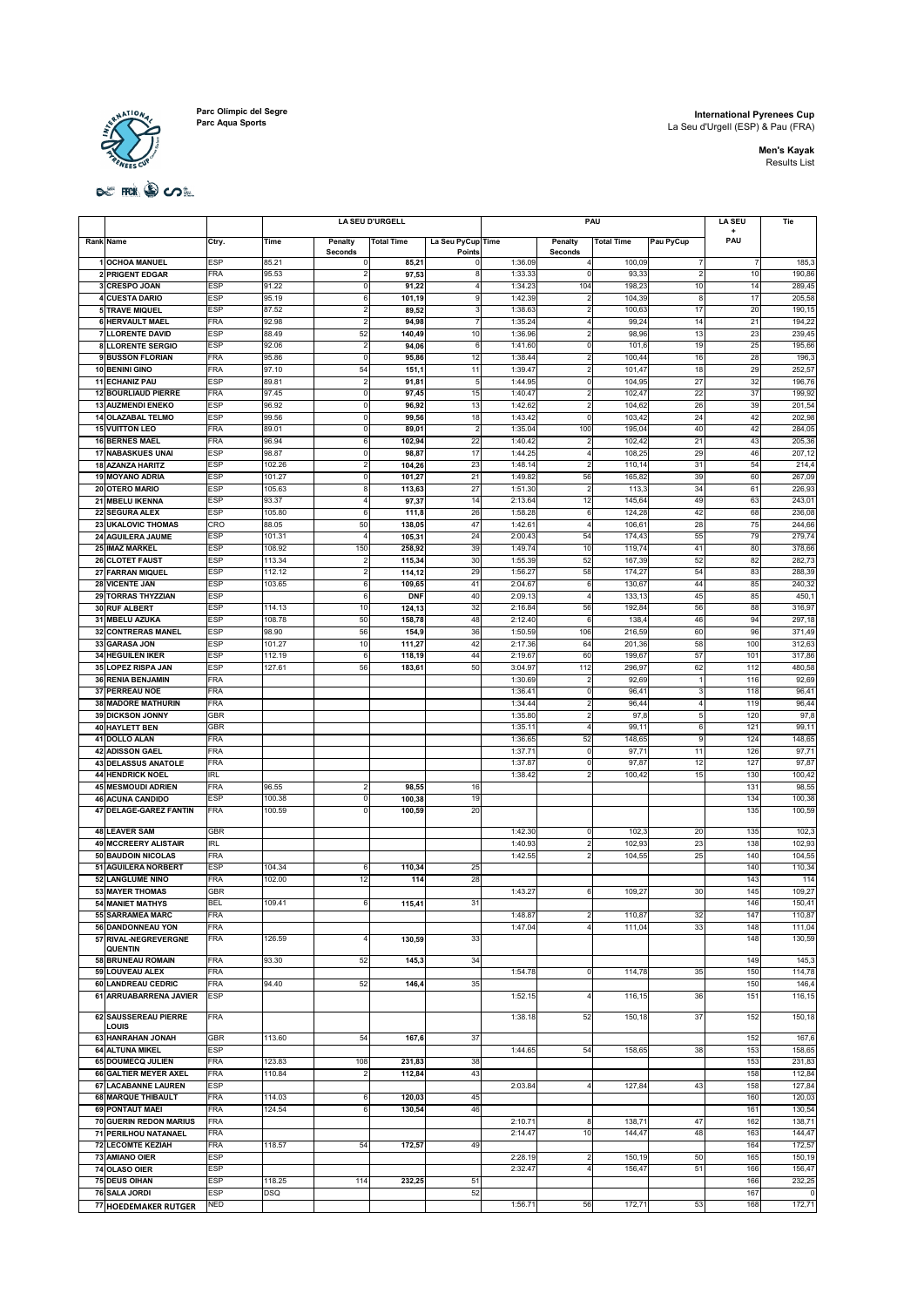| <b>78 IRIONDO AITOR</b>               | <b>LECE</b>     |  |  | 1:49.99          | 104 | 21300<br>210.99 | . | 174 | 213.99   |
|---------------------------------------|-----------------|--|--|------------------|-----|-----------------|---|-----|----------|
| <b>LTRAN FERRIOL</b><br><b>79 BEL</b> | ES <sup>'</sup> |  |  | 0.2750<br>2.21.9 | 108 | $- - -$<br>255. |   | 176 | 255,5    |
| <b>80 SANTACRUZ UNA</b>               | <b>ESF</b>      |  |  | <b>DSQ</b>       |     | Dsc             |   | 178 | #iVALOR! |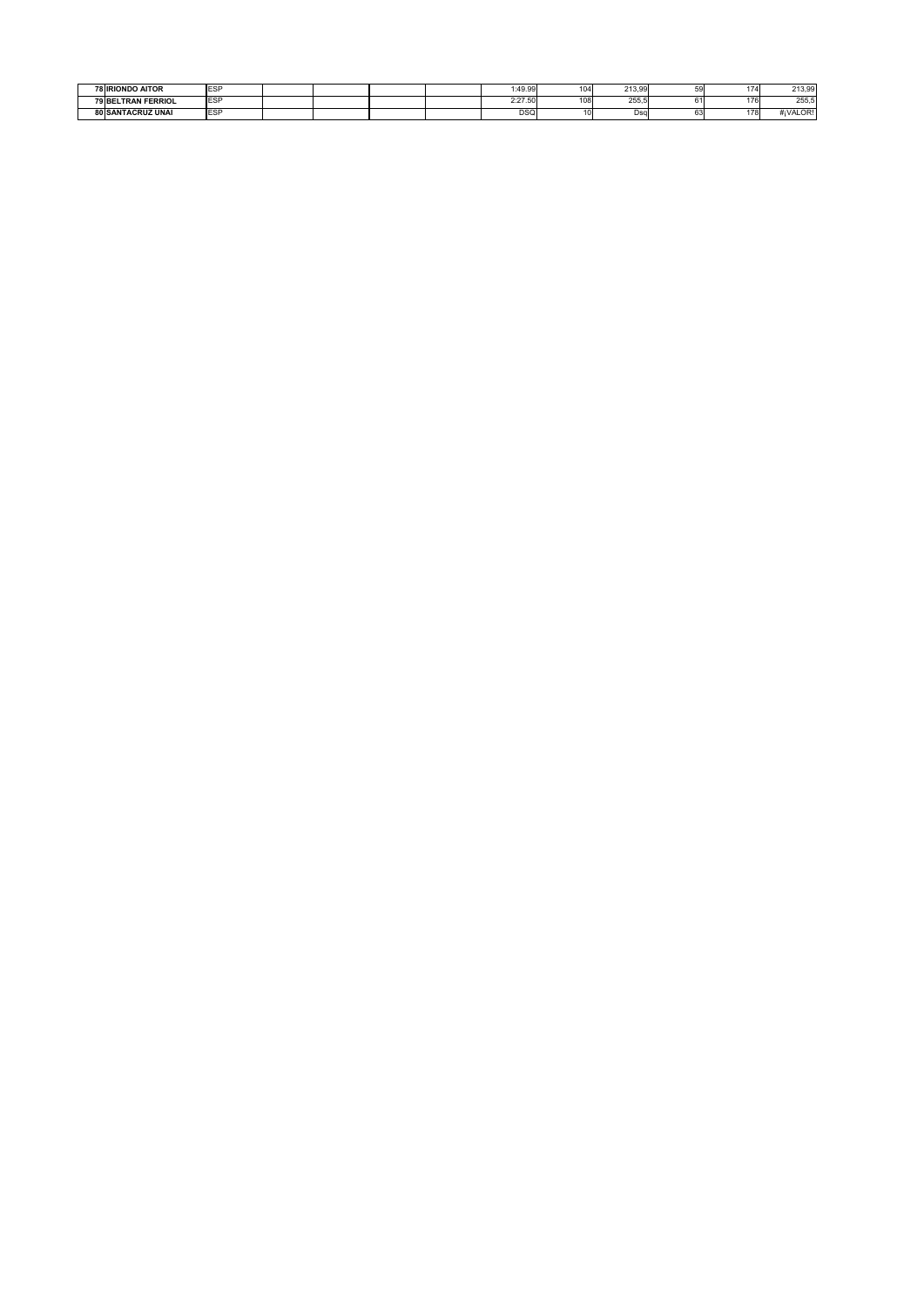

**International Pyrenees Cup**  La Seu d'Urgell (ESP) & Pau (FRA)

> **Women's Canoe**  Results List

# DE FER DOL

|                                  |            | <b>LA SEU D'URGELL</b> |                           |                   |                      |            | <b>LA SEU</b><br>÷        | Tie               |           |                |        |
|----------------------------------|------------|------------------------|---------------------------|-------------------|----------------------|------------|---------------------------|-------------------|-----------|----------------|--------|
| <b>Rank Name</b>                 | Ctry.      | Time                   | Penalty<br><b>Seconds</b> | <b>Total Time</b> | La Seu Time<br>PyCup |            | Penalty<br><b>Seconds</b> | <b>Total Time</b> | Pau PyCup | PAU            |        |
| <b>1 LAMEIRO AINHOA</b>          | <b>ESP</b> | 106.86                 | 4                         | 110.86            |                      | 2 1:52.01  | 2                         | 114.01            | $\Omega$  | $\mathcal{P}$  | 224,87 |
| <b>2 DORIA VILARRUBLA MONICA</b> | <b>AND</b> | 102.22                 | 6                         | 108.22            |                      | 0 1:54.22  | 4                         | 118.22            | 4         | $\overline{4}$ | 226,44 |
| <b>3 OLAZABAL KLARA</b>          | <b>ESP</b> | 113.27                 | $\overline{2}$            | 115.27            |                      | 5 1:56.04  | 0                         | 116.04            | 3         | 8              | 231,31 |
| <b>4 LAZKANO MIREN</b>           | <b>ESP</b> | 107.16                 | 6                         | 113,16            |                      | 3 1:52.63  | 6                         | 118,63            | 5         | 8              | 231,79 |
| 5 GONZALEZ CLARA                 | <b>ESP</b> | 110.97                 | 4                         | 114.97            |                      | 4 2:12.74  | 6                         | 138.74            | 11        | 15             | 253,71 |
| <b>6 LOPEZ NORA</b>              | <b>ESP</b> | 115.26                 | 4                         | 119.26            |                      | 6 2:14.75  | 54                        | 188.75            | 9         | 15             | 308,01 |
| <b>7 PELLICER CHICA LAURA</b>    | <b>AND</b> | 119.79                 | 8                         | 127.79            |                      | 9 2:22.48  | 12                        | 154.48            | 14        | 23             | 282,27 |
| <b>8 BARROSO MARIA</b>           | <b>ESP</b> | 122.10                 | $\mathbf 0$               | 122.1             |                      | 7 2:14.55  | 50                        | 184.55            | 17        | 24             | 306,65 |
| 9 SOUTELO ALBA                   | <b>ESP</b> | 126.71                 | 4                         | 130.71            |                      | 10 2:25.90 | 10                        | 155.9             | 15        | 25             | 286,61 |
| 10 BARBA MARTA                   | <b>ESP</b> | 122.38                 | 4                         | 126.38            |                      | 8 2:32.97  | 62                        | 214.97            | 18        | 26             | 341,35 |
| <b>11 FERNANDES INES</b>         | <b>ESP</b> | 155.56                 | 62                        | 217,56            |                      | 11 3:52.06 | 58                        | 290,06            | 20        | 31             | 507,62 |
| <b>12 HUG ANGELE</b>             | <b>ESP</b> |                        |                           |                   |                      | 1:52.41    | $\overline{2}$            | 114.41            | 2         | 33             |        |
| <b>13 MILLER ELLIS</b>           | <b>GBR</b> |                        |                           |                   |                      | 1:56.37    | 6                         | 122.37            | 6         | 37             |        |
| 14 BREGAZZI ELLA                 | <b>FRA</b> |                        |                           |                   |                      | 2:06.90    | $\overline{2}$            | 128.9             |           | 38             |        |
| <b>15 GUTIERREZ MALEN</b>        | <b>ESP</b> |                        |                           |                   |                      | 2:07.32    | $\overline{2}$            | 129,32            | 8         | 39             |        |
| <b>16 OLASO MAIALEN</b>          | <b>ESP</b> |                        |                           |                   |                      | 3:57.29    | 6                         | 243.29            | 10        | 41             |        |
| 17 GONI LEIRE                    | <b>ESP</b> |                        |                           |                   |                      | 2:24.78    | 6                         | 150,78            | 12        | 43             |        |
| <b>18 DE SANTOS EIDER</b>        | <b>ESP</b> |                        |                           |                   |                      | 2:18.84    | 12                        | 150,84            | 13        | 44             |        |
| <b>19 BAUDU LUCIE</b>            | <b>ESP</b> |                        |                           |                   |                      | 1:55.53    | 52                        | 167,53            | 16        | 47             |        |
| 20 GARCIA IZAR                   | <b>ESP</b> |                        |                           |                   |                      | 2:42.41    | 60                        | 222,41            | 19        | 50             |        |
| 21 JOUBERT PERRINE               | <b>FRA</b> |                        |                           |                   |                      | 2:01.86    | 208                       | 329,86            | 21        | 52             |        |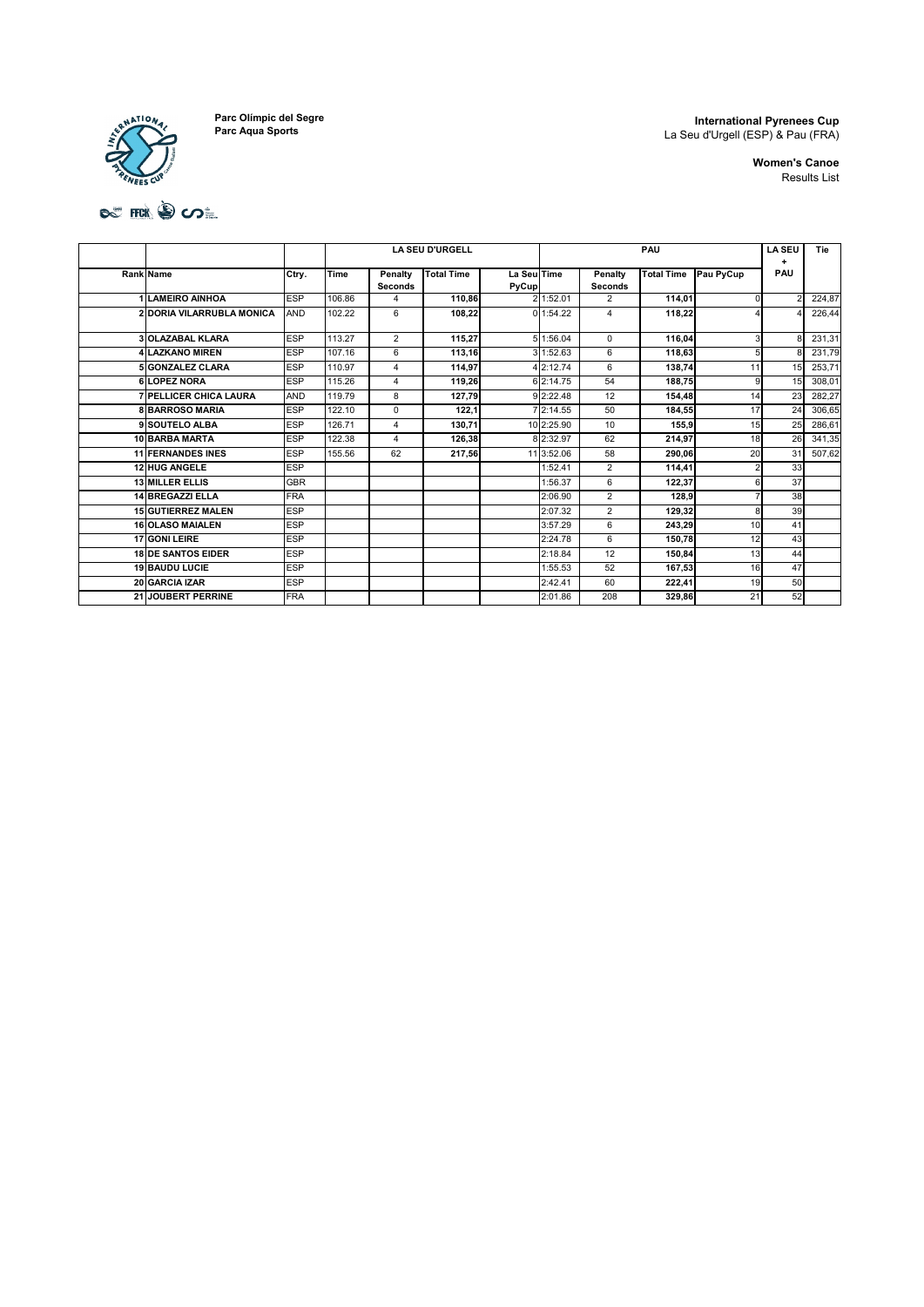$\overline{10}$ 

**Parc Olímpic del Segre Parc Aqua Sports**

#### **International Pyrenees Cup**  La Seu d'Urgell (ESP) & Pau (FRA)

M**en's Canoe**  Results List

DE HOI DO L

|                                   |            |        |                | <b>LA SEU D'URGELL</b> |                             |         |                         | <b>LA SEU</b><br>$\ddot{}$ | Tie                 |     |        |
|-----------------------------------|------------|--------|----------------|------------------------|-----------------------------|---------|-------------------------|----------------------------|---------------------|-----|--------|
| <b>Rank Name</b>                  | Ctry.      | Time   | Pen            | <b>Total Time</b>      | La Seu PyCup Time<br>Points |         | Pen                     | <b>Total Time</b>          | Pau PyCup<br>Points | PAU |        |
| 1 JEGOU LIAM                      | <b>IRL</b> | 94.29  | $\overline{0}$ | 94,29                  | $\Omega$                    | 1:44.4' | 0                       | 104.41                     |                     |     | 198,7  |
| <b>2 FERNANDEZ LUIS</b>           | <b>ESP</b> | 94.17  | $\overline{2}$ | 96.17                  |                             | 1:43.01 | $\overline{2}$          | 105.01                     | 5                   |     | 201,18 |
| <b>3 COCHRANE JAKE</b>            | <b>IRL</b> | 96.35  | $\overline{2}$ | 98.35                  | ĥ                           | 1:42.88 | $\Omega$                | 102,88                     | 3                   |     | 201,23 |
| <b>4 PEREZ DANIEL</b>             | <b>ESP</b> | 94.36  | $\overline{2}$ | 96,36                  | 5                           | 1:43.49 | Δ                       | 107,49                     | 6                   | 11  | 203,85 |
| <b>5 TRAVE MIQUEL</b>             | <b>ESP</b> | 92.79  | $\overline{2}$ | 94,79                  | 3                           | 1:48.67 | 4                       | 112.67                     | 15                  | 18  | 207,46 |
| <b>6 OTTEN JORIS</b>              | <b>NED</b> | 102.71 | $\overline{4}$ | 106,71                 | 10                          | 1:46.89 | $\overline{\mathbf{c}}$ | 108,89                     | 12                  | 22  | 215,6  |
| <b>7 GONZALEZ BORJA</b>           | <b>ESP</b> | 101.19 | $\overline{2}$ | 103,19                 | 8                           | 1:48.50 | 4                       | 112,5                      | 14                  | 22  | 215,69 |
| <b>8 BURGOS DAVID</b>             | <b>ESP</b> | 98.30  | $\overline{2}$ | 100.3                  | $\overline{7}$              | 1:52.32 | $\overline{a}$          | 114,32                     | 17                  | 24  | 214,62 |
| 9 IMAZ MARKEL                     | ESP        | 107.60 | 8              | 115,6                  | 15                          | 2:00.62 | 102                     | 222,62                     | 10                  | 25  | 338,22 |
| <b>10 VICENTE MARC</b>            | <b>ESP</b> | 103.71 | 10             | 113,71                 | 13                          | 1:46.44 | 6                       | 112,44                     | 13                  | 26  | 226,15 |
| 11 ELOSEGI ANDER                  | ESP        | 94.40  | $\overline{0}$ | 94,4                   | $\overline{2}$              | 1:45.88 | 50                      | 155,88                     | 28                  | 30  | 250,28 |
| 12 SANSA JOAN                     | <b>ESP</b> | 103.27 | 6              | 109.27                 | 11                          | 1:53.67 | 8                       | 121.67                     | 22                  | 33  | 230.94 |
| <b>13 MARTIN ADRIA</b>            | <b>ESP</b> | 109.26 | 6              | 115.26                 | 14                          | 1:51.42 | 6                       | 117.42                     | 19                  | 33  | 232.68 |
| <b>14 VICENTE JAN</b>             | <b>ESP</b> | 118.86 | $\overline{4}$ | 122.86                 | 16                          | 2:10.59 | 6                       | 136,59                     | 23                  | 39  | 259,45 |
| <b>15 GONZALEZ NICOLAS</b>        | <b>ESP</b> | 108.51 | $\overline{2}$ | 110,51                 | 12                          | 2:01.35 | 58                      | 179,35                     | 29                  | 41  | 289,86 |
| 16 AZANZA HARITZ                  | <b>ESP</b> | 119.57 | 8              | 127.57                 | 17                          | 2:31.46 | 4                       | 155,46                     | 27                  | 44  | 283,03 |
| 17 GARASA JON                     | <b>ESP</b> | 112.93 | 58             | 170.93                 | 20                          | 2:15.41 | 6                       | 141,41                     | 25                  | 45  | 312,34 |
| 18 CALASANZ JOSE                  | <b>VEN</b> | 164.21 | 106            | 270,21                 | 21                          | 2:11.56 | 10                      | 141,56                     | 26                  | 47  | 411,77 |
| <b>19 MBELU AZUKA</b>             | <b>ESP</b> | 123.76 | 10             | 133,76                 | 19                          | 2:27.12 | 106                     | 253,12                     | 30                  | 49  | 386,88 |
| 20 SEGURA ALEX                    | <b>ESP</b> | 119.89 | $\overline{8}$ | 127,89                 | 18                          | 2:08.70 | 58                      | 186,7                      | 32                  | 50  | 314,59 |
| 21 VEGA MELQUISIDEC               | <b>VEN</b> | 118.46 | 258            | 376,46                 | 22                          | 2:15.55 | 58                      | 193,55                     | 33                  | 55  | 570,01 |
| 22 BERNADET JULES                 | <b>FRA</b> |        |                |                        |                             | 1:38.07 | $\overline{\mathbf{c}}$ | 100,07                     | $\Omega$            | 56  |        |
| 23 FISCHER ADRIEN                 | <b>FRA</b> |        |                |                        |                             | 1:39.51 | $\overline{2}$          | 101,51                     | 2                   | 58  |        |
| 24 KETTLE JAMES                   | <b>FRA</b> |        |                |                        |                             | 1:47.94 | $\overline{a}$          | 109,94                     | 7                   | 63  |        |
| 25 JOLY CEDRIC                    | <b>FRA</b> |        |                |                        |                             | 1:42.25 | 8                       | 110,25                     | R                   | 64  |        |
| 26 MARZO DANIEL                   | <b>ESP</b> | 103.83 | $\overline{2}$ | 105.83                 | q                           |         |                         |                            |                     | 65  |        |
| 27 BOURHIS JEAN<br><b>PIERRE</b>  | <b>SEN</b> |        |                |                        |                             | 1:45.95 | 52                      | 157.95                     |                     | 65  |        |
| 28 SARRAMEA MARC                  | <b>FRA</b> |        |                |                        |                             | 1:44.78 | 4                       | 108.78                     | 11                  | 67  |        |
| 29 PERRIO GASPARD                 | <b>FRA</b> |        |                |                        |                             | 1:50.86 | 2                       | 112,86                     | 16                  | 72  |        |
| 30 SCIANIMANICO<br><b>NICOLAS</b> | <b>FRA</b> |        |                |                        |                             | 1:50.65 | 8                       | 118,65                     | 20                  | 76  |        |
| 31 ROYLE LUC                      | <b>GBR</b> |        |                |                        |                             | 1:55.08 | 6                       | 121,08                     | 21                  | 77  |        |
| 32 GUIGNARD ROBIN                 | <b>FRA</b> |        |                |                        |                             | 2:47.40 | 6                       | 173.4                      | 31                  | 87  |        |
| 33 ARRUABARENA<br><b>JAVIER</b>   | <b>ESP</b> |        |                |                        |                             | 2:05.64 | 106                     | 231,64                     | 34                  | 90  |        |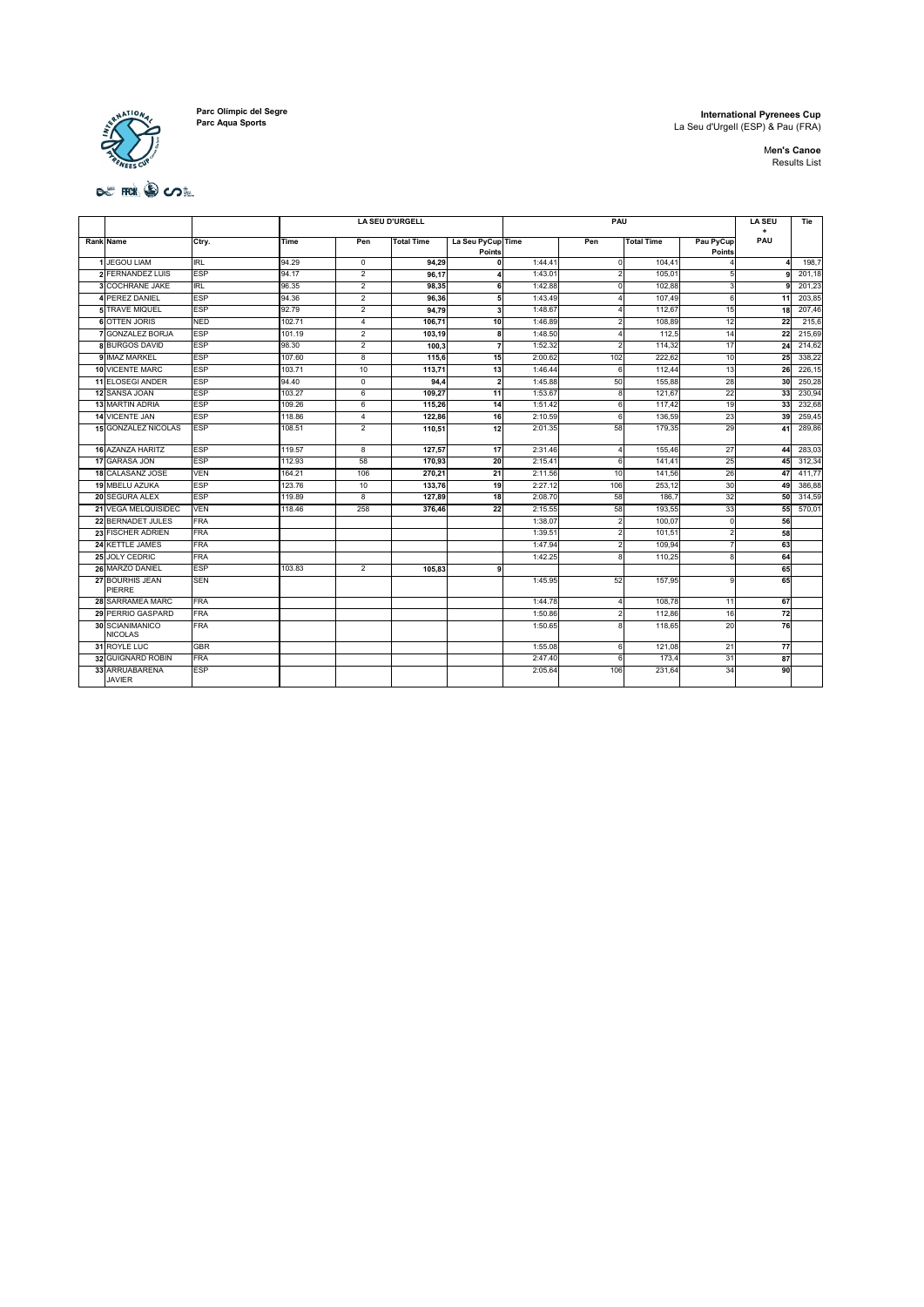

**International Pyrenees Cup**  La Seu d'Urgell (ESP) & Pau (FRA)

Wom**en's Kayak Extreme Slalom**  Results List



| <b>Rank Name</b>                               | Ctry.      | Club            | La Seu         | Pau             | La Seu + Pau    |
|------------------------------------------------|------------|-----------------|----------------|-----------------|-----------------|
| <b>1 DORIA VILARRUBLA AND</b><br><b>MONICA</b> |            | CADI CK         | 3              | 3               | 6               |
| <b>2 PELLICER CHICA</b><br><b>LAURA</b>        | <b>AND</b> | <b>CADI CK</b>  |                | 8               | 9               |
| <b>3 SEGURA HAIZEA</b>                         | <b>ESP</b> | <b>ATSS</b>     | 6              | 6               | $\overline{12}$ |
| <b>4 BARBA MARTA</b>                           | <b>ESP</b> | <b>ATSS</b>     | $\overline{2}$ | $\overline{11}$ | 13              |
| <b>5 LACROIX CARLA</b>                         | <b>FRA</b> | <b>PCKCU</b>    | 9              | $\overline{7}$  | 16              |
| <b>6</b> GOIKOETXEA<br><b>AINARA</b>           | <b>ESP</b> | <b>ATSS</b>     | 11             | 12              | 23              |
| <b>7 BELMONTE JANA</b>                         | <b>ESP</b> | AEP             | 4              |                 |                 |
| <b>8 SABATE GABRIELA</b>                       | <b>ESP</b> | <b>AEP</b>      | 5              |                 |                 |
| 9 GUERRERO JARA                                | <b>ESP</b> | <b>ATSS</b>     |                |                 |                 |
| 10 ANDRECONDOURET FRA<br><b>LEONIE</b>         |            | <b>PCKCU</b>    | 8              |                 |                 |
| 11 DASTUGUE<br><b>LAVIGNASSE MILA</b>          | <b>FRA</b> | <b>PCKCU</b>    | 10             |                 |                 |
| <b>12 SAUT AVRIL</b>                           | <b>FRA</b> | <b>PCKCU</b>    | 12             |                 |                 |
| <b>13 PIETRACHA EVA</b>                        | <b>FRA</b> | <b>VINON</b>    |                | $\mathbf{1}$    |                 |
| <b>14 ARREGUI OLATZ</b>                        | <b>ESP</b> | <b>ATSS</b>     |                | $\overline{2}$  |                 |
| <b>15 LAZKANO MIREN</b>                        | <b>ESP</b> | <b>ATSS</b>     |                | $\overline{4}$  |                 |
| <b>16 SILVIN MARIE</b><br><b>AMELIE</b>        | <b>FRA</b> | <b>CHAMBERY</b> |                | 5               |                 |
| <b>17 MILLER ELLIS</b>                         | <b>GBR</b> |                 |                | 9               |                 |
| <b>18 LEAVER LOIS</b>                          | <b>GBR</b> |                 |                | 10              |                 |